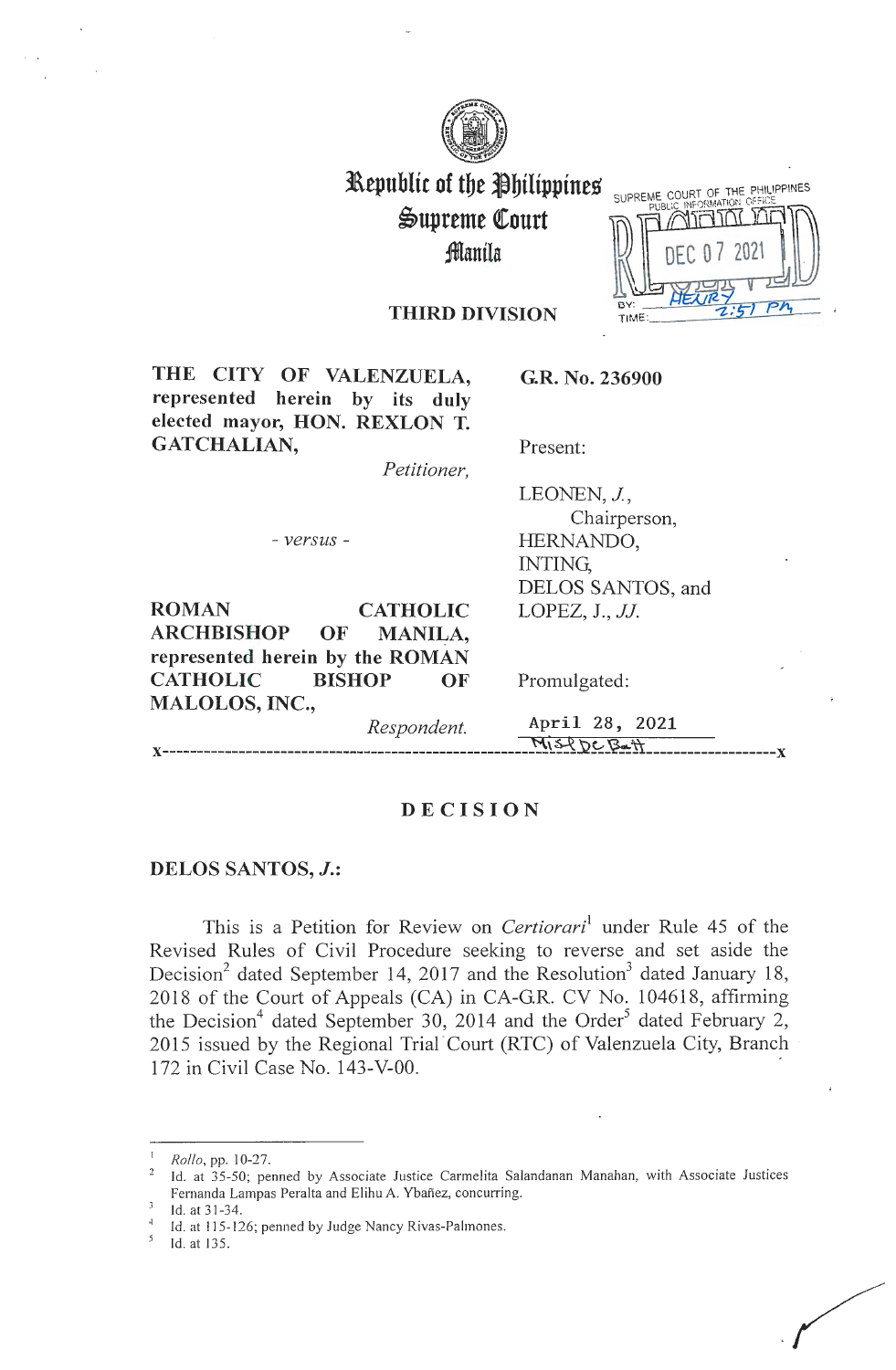$\Omega$ 

#### *Facts*

The facts, as found by the CA, are as follows:

At the center of this case is a 2,000-square meter (sq.m.) parcel of land located at Barangay Marulas, Municipality of Polo, Bulacan (presently located at the City of Valenzuela) covered by Transfer Certificate of Title (TCT) No. T-25538 (T-71534) of the Registry of Deeds for the Province of Bulacan under the name of the Roman Catholic Archbishop of Manila (respondent).<sup>6</sup>

On March 30, 1955, Pastor B. Constantino (Constantino) executed a Deed of Donation transferring to respondent a parcel of land with an area of 2,000 sq.m. The deed contained a provision that the lot would he a site for a church and convent. The subject land was subsequently registered in the name of respondent under TCT No. T-25538  $(T-71534)$ .

On several occasions, Constantino also executed several Deeds of Donation in favor of the City of Valenzuela (petitioner) covering several lots, some of which are also in Barangay Marulas.<sup>8</sup>

On April 25, 2000, respondent, represented by the Roman Catholic Bishop of Malolos, Inc. (RCBMI), filed a Complaint for Recovery of Possession and Damages<sup>9</sup> before the RTC against petitioner. The case was docketed as Civil Case No. 143-V-0O and raffled to the RTC of Valenzuela City, Branch  $172$ .<sup>10</sup>

Respondent alleged that sometime in 1992 and 1993, petitioner, through the then incumbent Barangay Captain of Barangay Matulas, Ernesto De Guzman (De Guzman), occupied and used 1,189 sq.m. of the property, bequeathed to the church by Constantino, where a two-storey building and a sports complex were built without respondent's consent. The said twostorey building was used as the Barangay Hall of Marulas and Police/Fire Station of petitioner.<sup>11</sup>

Respondent further averred· that it was only in 1998 that petitioner expressed its intention to acquire the said property and even offered to exchange some of its properties. However, respondent found the properties offered comparable to the size of the property occupied by petitioner.

- <sup>6</sup>Id. at 35.
- Id. at 36.
- Id.
- $\frac{9}{10}$  Id. at 54-60.
- $\frac{10}{11}$  Id. at 36.
- Id.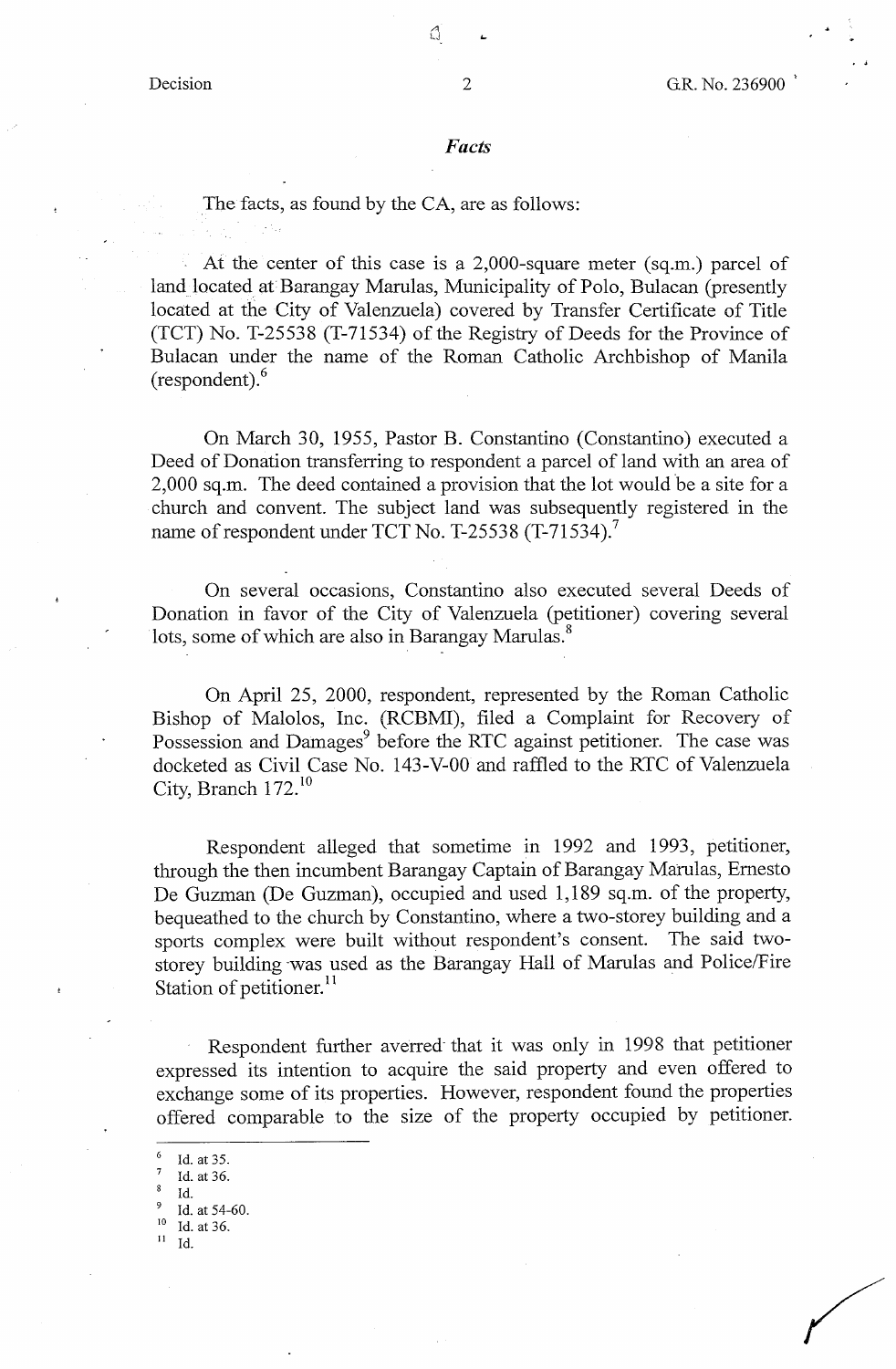Moreover, respondent ascribed bad faith on the part of petitioner such that in May 1999, it commended the construction to expand the two-storey building still without the consent of respondent.<sup>12</sup>

As a result, respondent prayed for the reconveyance of the land and the demolition of all improvements built thereon by petitioner at its expense. Respondent also sought that petitioner be ordered to pay  $\overline{P2,000,000.00}$  for the lost income over the subject property, P500,000.00 as exemplary damages, P200,000.00 as attorney's fees, and P2,000.00 as counsel's appearance fee per hearing.<sup>13</sup>

De Guzman, in his Answer,<sup>14</sup> denied the allegations of bad faith, claiming that the property in question has been occupied and possessed by petitioner in good faith since 1962. He stated that he learned about the claim of respondent in 1998 after receiving a demand letter dated May 21, 1998. De Guzman also raised that respondent had no cause of action against him inasmuch as he was no longer the barangay captain. of Barangay Marulas, but the incumbent vice mayor of Valenzuela City. Moreover, he averred that the claim of respondent had already prescribed and laches has set in. <sup>15</sup>

He emphasized that assuming there was any donation to respondent, Constantino had already revoked or rescinded the same by allowing Barangay Marulas, the Department of Education, Culture and Sports (DECS, now Department of Education), the Philippine National Police (PNP), and the Bureau of Fire Protection (BFP) to use the land in question for public purpose. De Guzman also faulted respondent for not impleading Barangay Marulas, the DECS, the PNP, and the BFP, which are indispensible parties in the case. Finally, he questioned respondent's inaction for almost 45 years and the violation of the condition mentioned in the deed.<sup>16</sup>

On August 10, 2000, Domingo Montalbo (Montalbo), Barangay Captain of Barangay Marulas, filed his Answer<sup>17</sup> reiterating the arguments of De Guzman. He also contended that the improvements over the land have a total market value of  $\overline{P}9,437,338.54$  and total assessed value of P3,316,900.00. He prayed for the dismissal of the complaint and the payment of the following amounts: Pl,000,000.00 as moral damages, P500,000.00 as exemplary damages, P200,000.00 as actual damages, and the costs of suit. Finally, he prayed in the alternative that in the event that the court ordered him to vacate the land, respondent must pay the total value of

<sup>12</sup> Id. 13 Id. at 37. 14 Not attached to the *rollo.* 

<sup>15</sup>*Rollo,* p. 37.

<sup>&</sup>lt;sup>16</sup> Id.<br><sup>17</sup> Not attached to the *rollo*.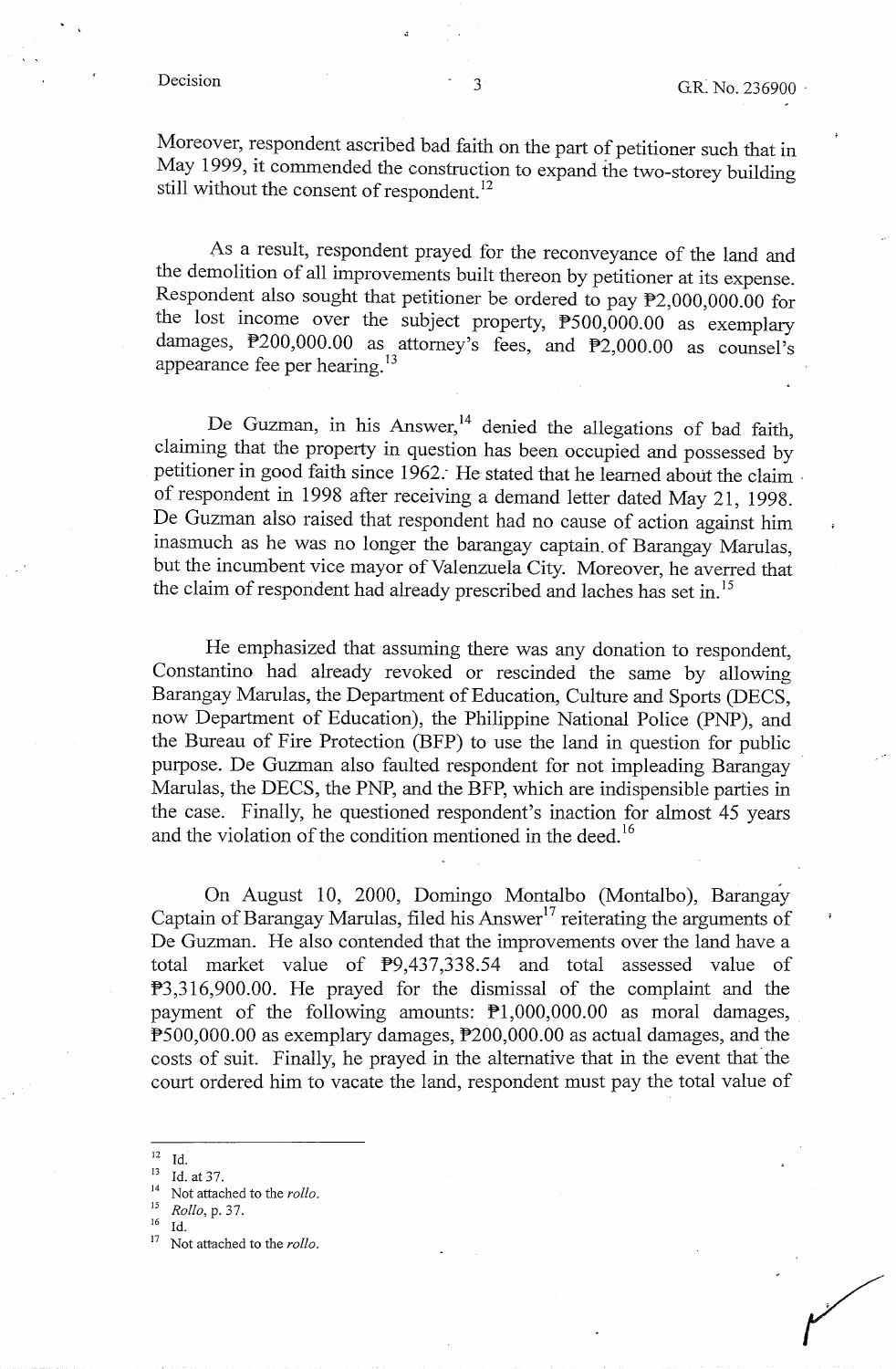the improvements over the land.<sup>18</sup>

Petitioner filed its Answer<sup>19</sup> which echoed the arguments of De Guzman and Montalbo. Furthermore, petitioner explained that it did not express its intention to acquire the subject property, but the meetings were for the purpose of finding solutions to the problem. Petitioner likewise prayed for the dismissal of the complaint.<sup>20</sup>

Respondent, in its Reply, $^{21}$  denied the allegations of De Guzman and Montalbo stating that they only had themselves to blame for failing to reconvey the property to respondent.<sup>22</sup>

Respondent filed an Urgent *Ex Parte* Motion to Set the Case for Pre-Trial Conference which was granted by the trial court in its Order dated November 15, 2000.<sup>23</sup>

After the filing of the parties' respective pre-trial briefs, respondent moved for leave of court to file an amended complaint. On the other hand, De Guzman filed a Motion and Manifestation to drop him as a defendant in the case as he ceased to be the barangay captain of Barangay Marulas in 1998 and vice mayor of Valenzuela City in 2000. Hence, he was not responsible for the administration of the subject property. The trial court denied the said motion in an Order<sup>24</sup> dated December 18, 2001 stating that De Guzman need not be an incumbent public officer to be held liable for damages.<sup>25</sup>

On February 8, 2002, the pre-trial conference was terminated. The issues to be resolved were as follows:

- 1. Whether or not plaintiff Roman Catholic Archdiocese of Manila is the registered owner of the property subject of this case;
- 2. Whether or not defendants in bad faith forcibly entered, occupied upon the portion of the subject property and constructed thereon structures consisting of a barangay hall, police station and sports complex;
- 3. Whether or not plaintiff Roman Catholic Archdiocese of Manila is entitled to recover possession of the portion of the subject property from the defendants;

- 
- 

<sup>25</sup>*Rollo,* p. 38.

<sup>&</sup>lt;sup>18</sup> *Rollo, pp.* 37-38.<br><sup>19</sup> Id. at 70-78.<br><sup>20</sup> Id. at 38.<br><sup>21</sup> Not attached to the *rollo*.

<sup>22</sup>*Rollo,* p. 38.

<sup>23</sup> Id. 24 Ncit attached to the *rollo.*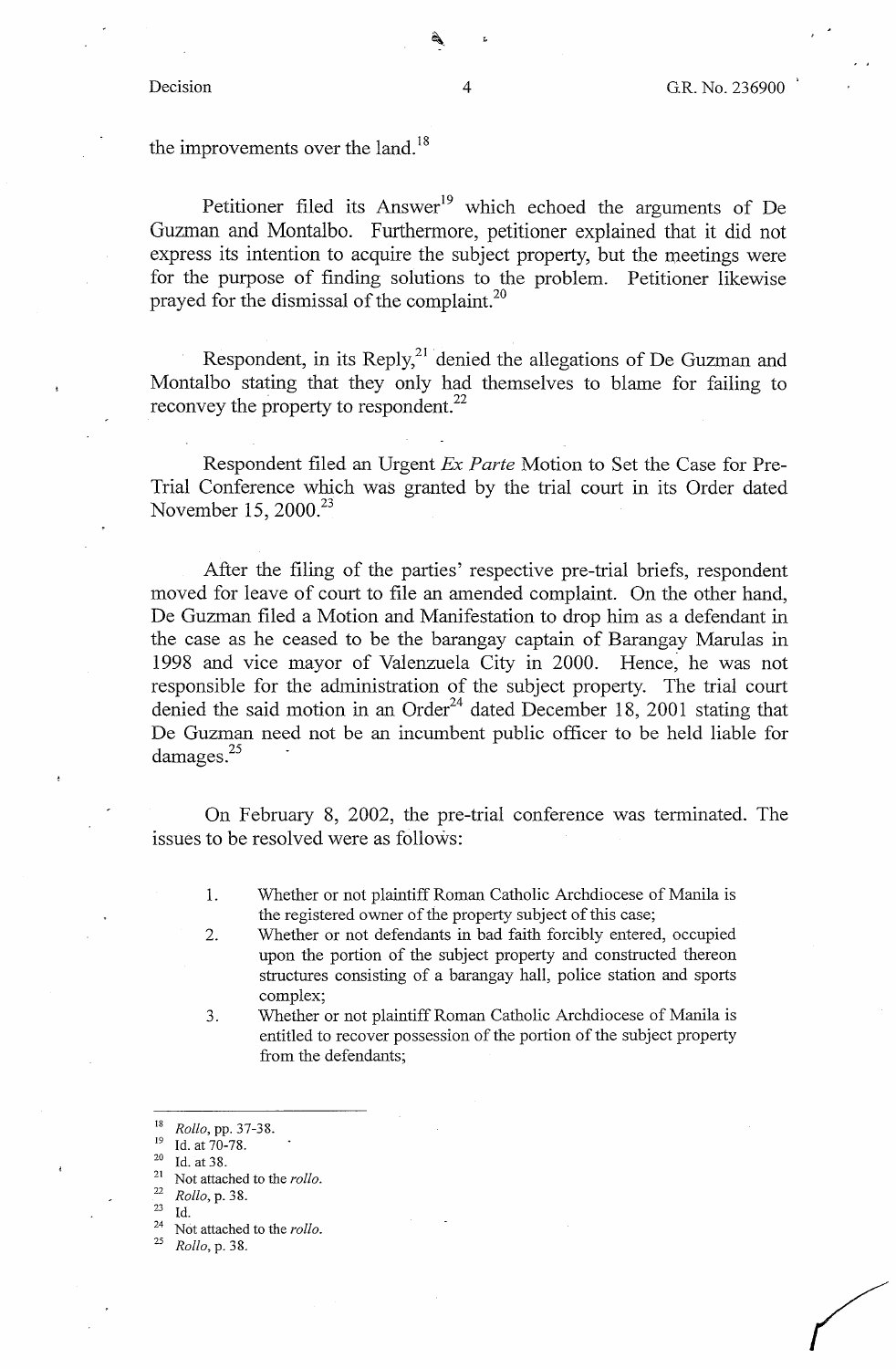- 4. Whether or not the registered owner appearing on the transfer of certificate of title used by the plaintiff which is the Roman Catholic Archdiocese of Manila is the same juridical person as the plaintiff;
- 5. Whether or not the improvements erected on the subject lot were built in good faith and its total value;
- 6. Whether or not the attached draft of a petition marked as Annex P in the answer was prepared by the plaintiff (sic) former counsel; and

7. Whether or not the prevailing party is entitled to damages.<sup>26</sup>

Trial on the merits ensued. During the examination of Rev. Fr. Miguel Paez (Rev. Fr. Paez), it came to the attention of the RTC that the plaintiff was the Roman Catholic Archdiocese of Manila (plaintiff) while the property was registered under the name of respondent. The plaintiff moved for the suspension of the cross-examination and expressed its intention to file a motion for leave of court to file an amended complaint while defendants reserved their right to oppose the said motion. The trial court instructed the plaintiff to file its motion. As a result, the examination of Rev. Fr. Paez was held in abeyance.<sup>27</sup>

Respondent filed its Motion for Leave to File and Admit Attached Amended Complaint stating that the error in the caption was due to inadvertence and merely a typographical error. Respondent emphasized that in the body of the complaint, the plaintiff indicated was "the Roman Catholic Archbishop of Manila" and invoked the rule that the body of the complaint is controlling in case of disparity with the caption.<sup>28</sup>

Petitioner filed its Opposition stating that admitting the Amended Complaint would make the first issue to be resolved moot since one of their defenses was that the plaintiff had no cause of action against them.<sup>29</sup>

The RTC admitted the Amended Complaint<sup>30</sup> in an Order dated October 7, 2002 stating that there was an obvious oversight or inadvertence on the part of the plaintiff.<sup>31</sup>

Respondent then filed anew a Motion to Set the Case for Pre-Trial, but this was opposed by petitioner in its Manifestation and Motion asseverating that there was no need for pre-trial since the change in the amended complaint was limited to the change of the original plaintiff. The trial court granted the motion of petitioner and ordered the continuation of examination

- 26 Id. at 39.<br>
<sup>28</sup> Id.<br>
<sup>28</sup> Id. at 39-40.<br>
<sup>29</sup> Id. at 40.<br>
<sup>30</sup> Id. at 40.
- 
- 
-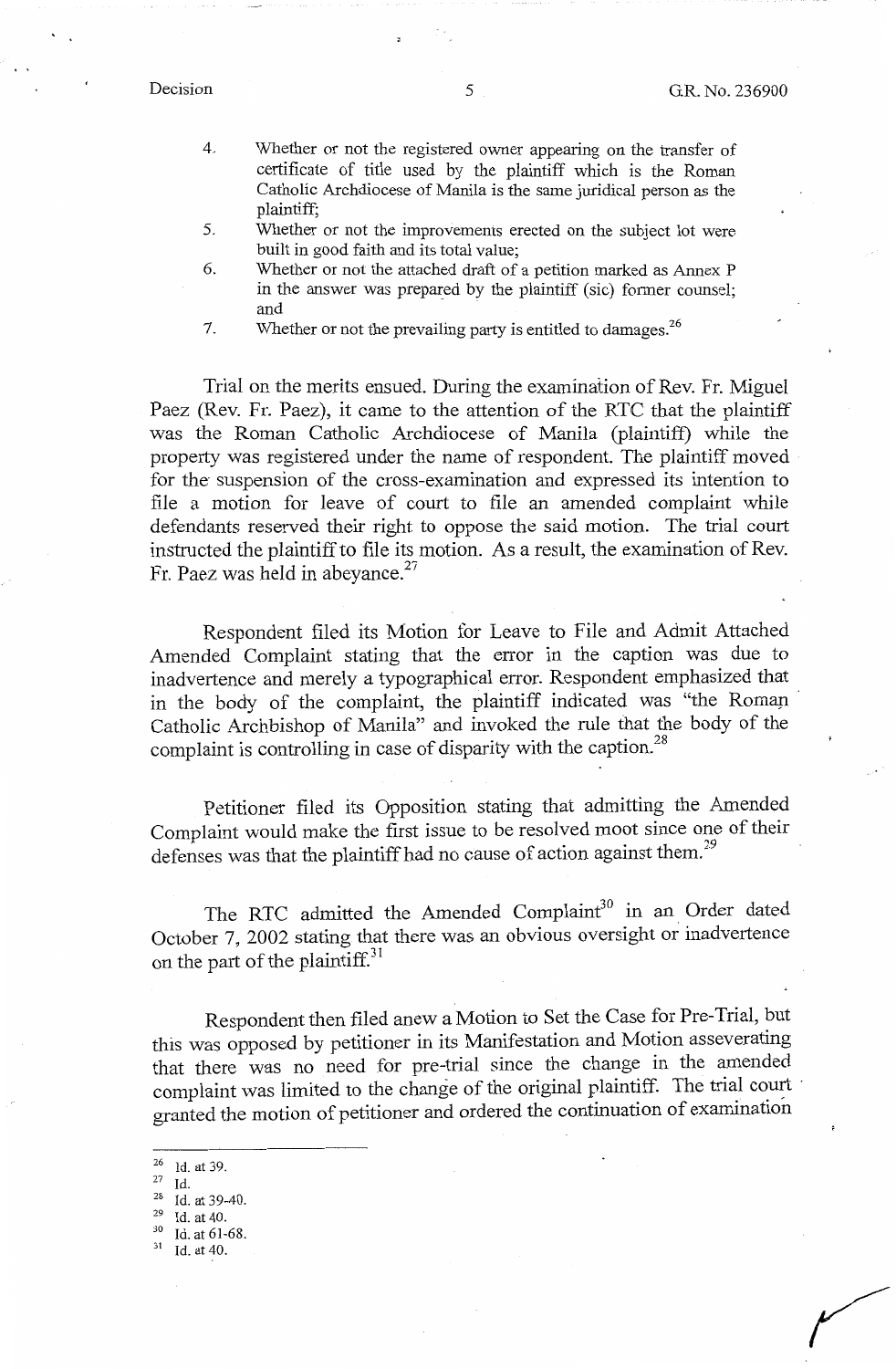of witness Rev. Fr. Paez.<sup>32</sup>

Trial on the merits continued. After the presentation of evidence for petitioner and respondent, the RTC submitted the case for decision.

In a Decision<sup>33</sup> dated September 30, 2014, the RTC ruled in favor of respondent. The trial court found petitioner in bad faith for refusing to vacate the subject property despite demands from respondent. The dispositive portion reads:

WHEREFORE, judgement is hereby rendered in favor of the plaintiff and against the defendants, declaring the latter as builders and possessors in bad faith. The court hereby orders the defendants, their agents, representatives, or any person or persons acting on their authority, their heirs, successors in interest and all those claiming rights under them to vacate the 1, 189-square meter lot, a portion of the lot covered by TCT NO. T-225538 (T-71534), located in Barangay Marulas, Valenzuela City, occupied by them, which is owned by the plaintiff and to deliver the possession thereof to the plaintiff; and to remove at their expense, all improvements, they have contracted or erected thereon within thirty (30) days from the finality of this decision. The defendants are also ordered jointly and severally to pay plaintiff monthly rent of P10,000.00 from the filing of the complaint on April 25, 2000 until possession of the land is delivered to plaintiff. The defendants are also ordered to pay jointly and severally plaintiff the sum of PI00,000.00 as attorney's fees and costs of suit.

SO ORDERED.<sup>34</sup>

Petitioner subsequently filed a Motion for Reconsideration dated October 31, 2014.<sup>35</sup>

On February 2, 2015, the RTC issued an Order<sup>36</sup> denying the Motion for Reconsideration.

Aggrieved, petitioner filed on February 10, 2015 its notice of appeal. Petitioner then filed its Appellant's Brief<sup>37</sup> dated August 20, 2015 before the CA.

In turn, respondent filed its Appellee's Brief dated October 9, 2015.<sup>38</sup>

- 
- 
- 32 Id.<br>
33 Id. 115-126.<br>
34 Id. at 126.<br>
35 Id. at 135.<br>
37 Id. at 136-157.<br>
38 Id. at 159-178.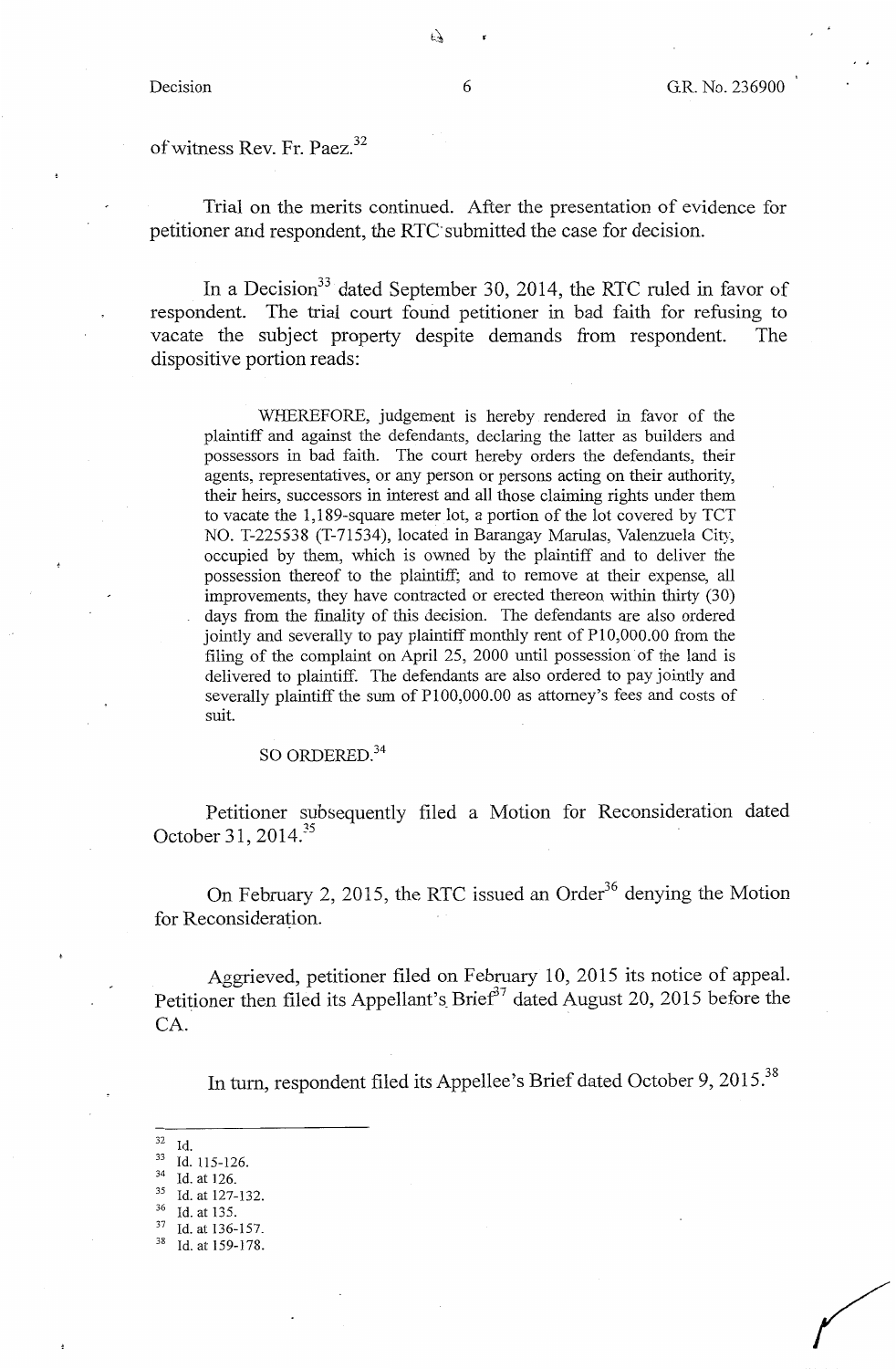In a Decision<sup>39</sup> dated September 14, 2017, the CA dismissed the appeal and affirmed with modifications the ruling of the RTC.

The CA found that petitioner became aware of the claim of respondent being the title holder to the property on May 21, 1998 upon receipt of its demand letter, but nonetheless pushed the expansion of the improvements. Such act constitutes bad faith, hence the obligation to remove the improvements at its own expense. The dispositive portion reads:

**WHEREFORE,** premises considered, the *Appeal* is **DENIED**  (sic). The *Decision* dated September 30, 2014 rendered by the Regional Trial Court, Branch 172, Valenzuela City in *Civil Case No. 143-V-00* is **AFFIRMED WITH MODIFICATIONS.** Defendant-appellant City of Valenzuela, its agents, representatives, or any person or persons acting on their authority, their heirs, successors-in-interest and all those claiming rights under them to vacate the 1,189-square meter lot, a portion of the lot covered by TCT No. T-225538 (T-71534) registered under the name of Roman Catholic Archbishop of Manila located in Barangay Marulas, Valenzuela City, occupied by them and to deliver the possession thereof to the plaintiff-appellee and to remove at their expense\_ all improvements they have constructed thereon within sixty (60) days from finality of this Decision.

Defendant-appellant City is also ordered to pay plaintiffs-appellees monthly rent of P10,000.00 from the filing of this complaint on April 25, 2000 until possession of the land is delivered to plaintiff-appellee. Defendant-appellant City is further ordered to pay jointly and severally plaintiff-appellee the sum of One Hundred Thousand Pesos (Pl00,000.00) as attorney's fees.

# **SO ORDERED.<sup>40</sup>**

Undaunted, petitioner filed a Motion for Reconsideration<sup>41</sup> dated October 10, 2017.

On November 6, 2017, respondent submitted its Comment.<sup>42</sup>

In a Resolution<sup>43</sup> dated January 18, 2018, the CA denied the Motion for Reconsideration.

Refusing to concede, on March 12, 2018, petitioner filed a Petition for Review on *Certiorari* under Rule 45 of the Revised Rules of Civil Procedure raising the following issues:

 $^{39}$  Id. at 35-50.<br><sup>40</sup> Id. at 49-50.

<sup>41</sup> Id. at 179-186.<br> $42$  Id. at 33.<br> $43$  Id. at 31-34.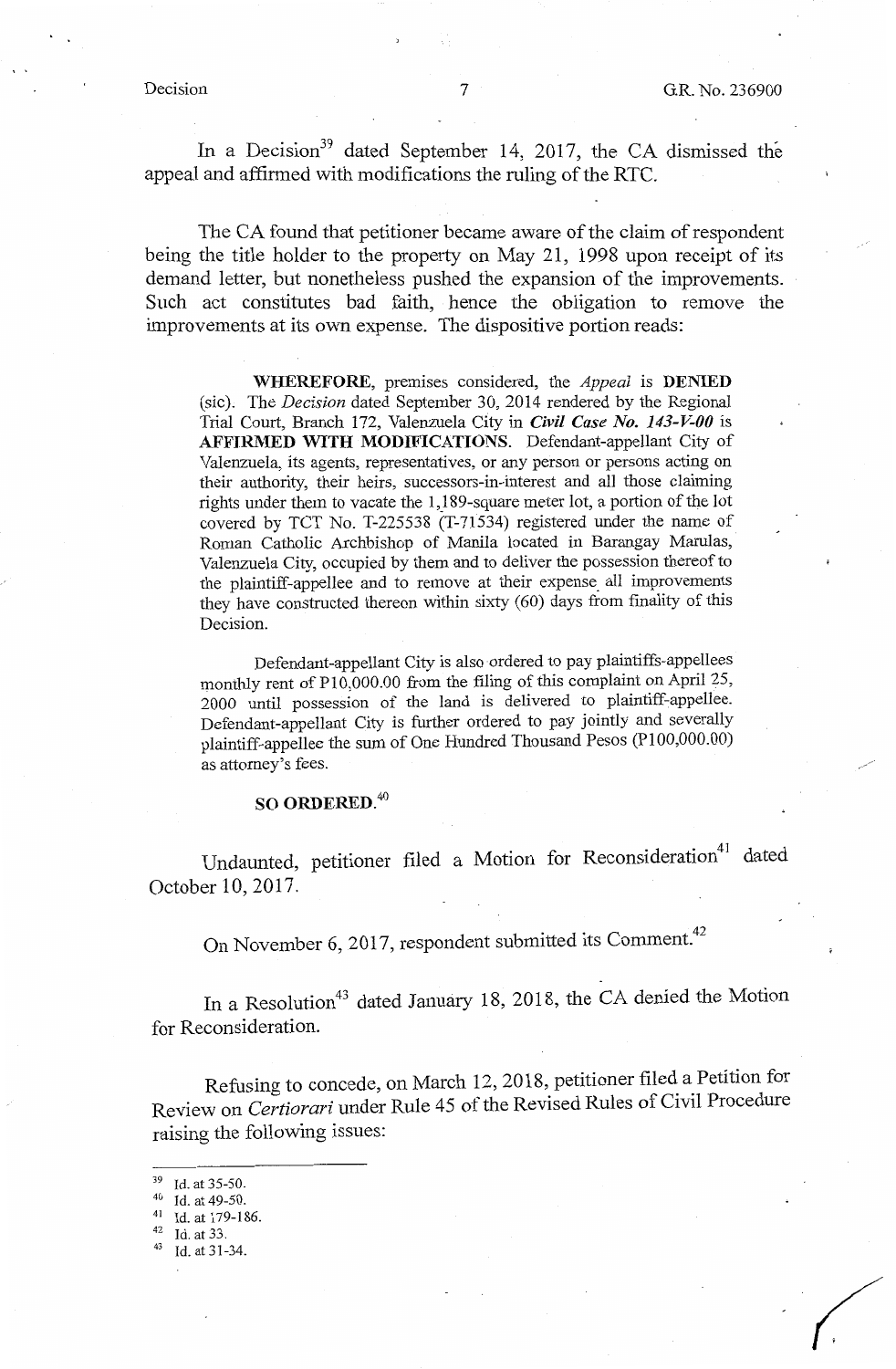*The Court of Appeals seriously erred when it ruled that the issue of authority of RCBMI to file the case in behalf of RCAM was not raised at the earliest opportunity, when in truth, the same was properly raised at the onset and throughout the proceeding.* 

*The Court of Appeals seriously erred when* it *affirmed that RCBMI and RCAM are entitled to recovery of possession when in fact, it was not able to present sufficient proof to identify the property in accordance with Article 434 of the New Civil Code.* 

#### III.

*The Court of Appeals seriously erred when it affirmed the Decision of the lower court that the case is not barred by !aches.* 

#### IV.

*The Court of Appeals seriously erred when it ruled that CGOV is a builder in bad faith and should pay damages when* it *is undisputed that the City did not initiate the construction of the subject sports complex and not the actual possessor of the subject property.* <sup>44</sup>

On April 18, 2018, the Court issued a Resolution<sup>45</sup> requiring respondent to file a Comment within 10 days from notice; and petitioner to fully comply with the Rules by submitting, within five (5) days from notice, a proper verification of the petition in accordance with Section 1, Rule 45 in relation to Section 4, Rule 7, and a valid certification of non-forum shopping in accordance with Section 5, Rule 7 of the 1997 Rules of Civil Procedure, as amended, as the authority to sign the verification and certification against forum shopping was not attached to the petition.

On May 29, 2018, petitioner submitted its Compliance<sup>46</sup> to the Resolution dated April 18, 2018 of the Court.

On July 13, 2018, respondent filed a Motion to Admit Comment<sup>47</sup> and Comment<sup>48</sup> on the Petition for Review on *Certiorari* dated March 12, 2018.

On September 3, 2018, the Court issued a Resolution<sup>49</sup> noting the separate compliances filed by the counsel for petitioner, granting the motion to admit comment filed by respondent, and requiring petitioner to file a reply thereto within ten (10) days from notice.

44 Id. at 15-16.<br>
45 Id. at 194-195.<br>
46 Id. at 199-203.<br>
47 Id. at 205-207.<br>
48 Id. at 208-219.<br>
49 Id. at 221-222.

- 
- 
- 
-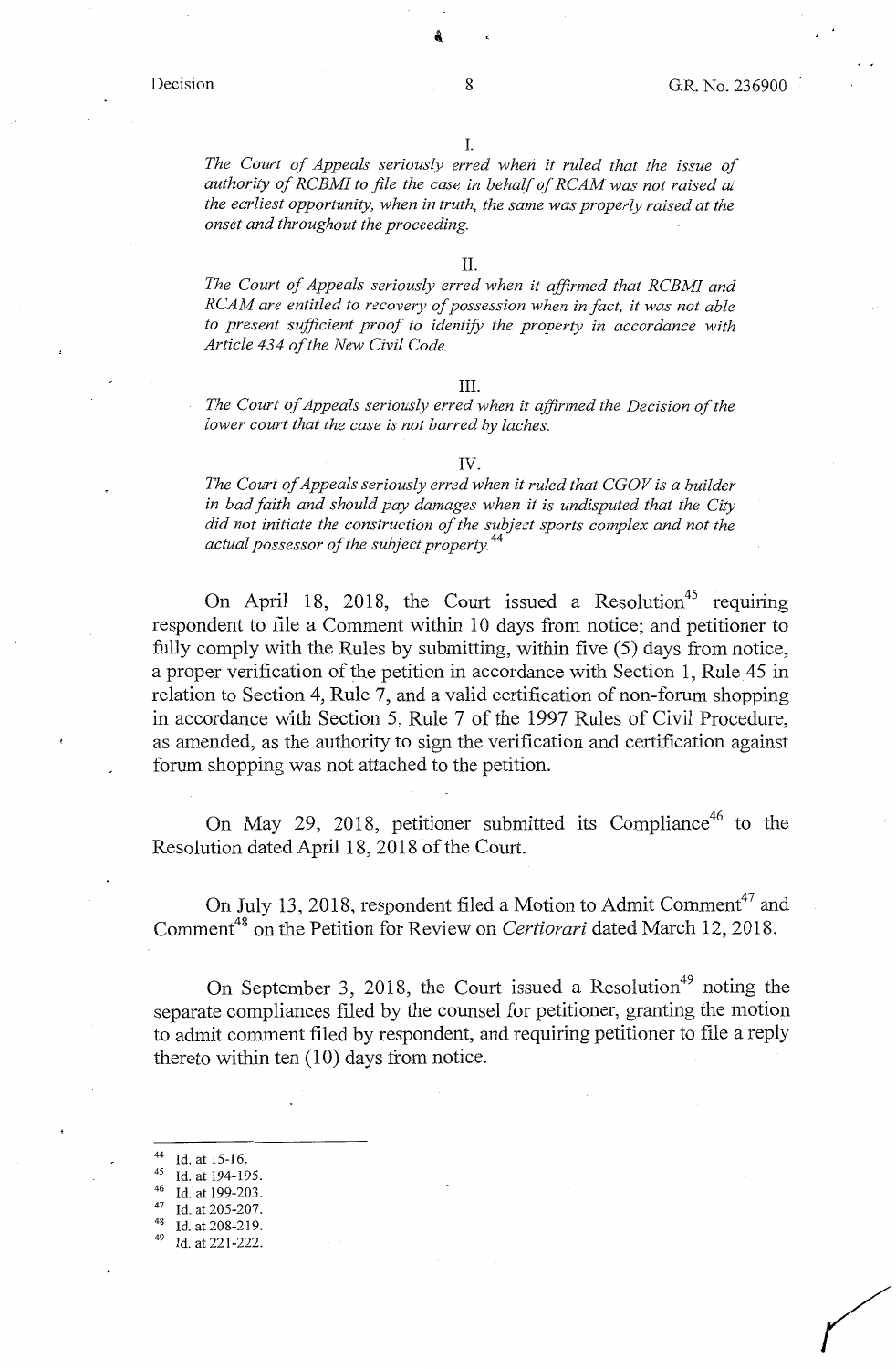#### Decision

On March 7, 2019, respondent filed a Manifestation<sup>50</sup> stating that it has been more than 100 days since RCBMI received the notice from the Court, however, it has yet to receive a copy of the Reply that petitioner was required to submit.

On April 3, 2019, the Court issued a Resolution<sup>51</sup> noting the manifestation filed by respondent.

On August 19, 2019, another Resolution<sup>52</sup> was issued by the Court, resolvmg to dispense with the reply of petitioner.

### *Our Ruling*

The fundamental issue that the Court must resolve is whether or not the CA correctly held that petitioner is a builder in bad faith and therefore liable to pay damages.

Preliminarily, We shall address petitioner's apathetic attitude towards. this case. The Court notes that the counsel for petitioner has yet to file a reply to the comment on the petition required in the Resolution dated September 3, 2018. This act constitutes willful disobedience of the lawful orders of this Court, which not only works against petitioner's case as it is now deemed to have waived the filing of its reply, but more importantly is in. itself a sufficient cause for the counsel's suspension or disbarment pursuant to Section  $27<sup>53</sup>$  Rule 138 of the Rules of Court. Such attitude constitutes utter disrespect to the judicial institution. A Court resolution is "not to be construed as a mere request, nor should it be complied with partially, inadequately, or selectively."<sup>54</sup>

In *Falsification of Daily Time Records of Ma. Emcisa A. Benedictos, Administrative Officer I, Regional Trial Court, Malolos City, Bulacan,* 55 the Court ratiocinated:

A resolution of the Supreme Court should not be construed as a mere request, and should be complied with promptly and completely. Such

-'

<sup>50</sup> Id. at 223-227.<br>51 Id. at 228-229.<br>52 Id. at 232.<br>53 Sec. 27. *Attorneys removed or suspended by Supreme Court on what grounds.* - A member of the bar may be removed or suspended from his office as attorney by the Supreme Court for any deceit, malpractice, or other gross misconduct in such office, grossly immoral conduct, or by reason of his conviction of a crime involving moral turpitude, or for any violation of the oath which he is required to take before the admission to practice, or for a wilful disobedience of any lawful order of a superior court, or for corruptly or wilful appearing as an attorney for a party to a case without authority so to do. *Dimayuga v. Atty. Rubia*, A.C. No. 8854, July 3, 2018. 575 Phil. 459 (2011).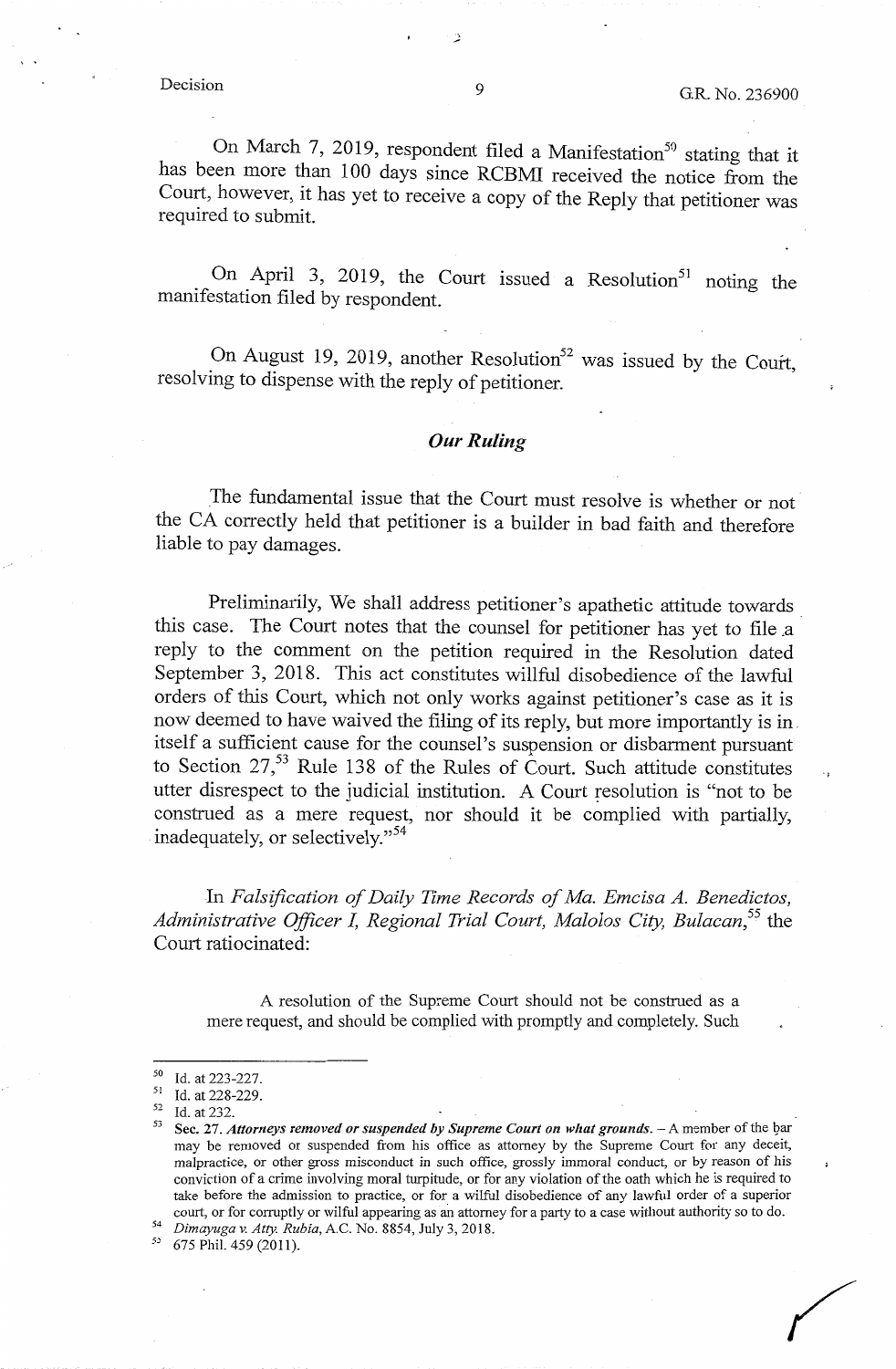failure to comply accordingly betrays not only a recalcitrant streak in character, but also disrespect for the Court's lawful order and directive. This contumacious conduct of refusing to abide by the lawful directives issued by the Court has likewise been considered as an utter lack of interest to remain with, if not contempt of, the system. Benedictos's insolence is further aggravated by the fact that she is an employee of the Judiciary, who, more than an ordinary citizen, should be aware of her duty to obey the orders and processes of the Supreme Court without delay.<sup>56</sup>

Proceeding to the merits of the case, We find the petition bereft of merit.

At the onset, it bears reiterating that the Court is not a trier of facts. The Court held in *Heirs of Villanueva v. Heirs of Mendoza: <sup>57</sup>*

The function of the Court in petitions for review on *certiorari* under Rule 45 of the Rules of Court is limited to reviewing errors of law that may have been committed by the lower courts. As a matter of sound practice and procedure, the Court defers and accords finality to the factual findings of trial courts. To do otherwise would defeat the very essence of Rule 45 and would convert the Court into a trier of facts, which is not its intended purpose under the law.<sup>58</sup>

# In *Angeles v. Pascual,<sup>59</sup>*the Court ruled:

In appeal by *certiorari,* therefore, only questions of law may be raised, because the Supreme Court is not a trier of facts and does not normally undertake the re-examination of the evidence presented by the contending parties during the trial. The resolution of factual issues is the function of lower courts, whose findings thereon are received with respect and are binding on the Supreme Court subject to certain exceptions. A question, to be one of law, must not involve an examination of the probative value of the evidence presented by the litigants or any of them. There is a question of law in a given case when the doubt or difference arises as to what the law is on certain state of facts; there is a question of fact when the doubt or difference arises as to the truth or falsehood of alleged facts.

Whether certain items *of* evidence should be accorded probative value or weight, or should be rejected as feeble or spurious; or whether or not the proofs on one side or the other are clear and convincing and adequate to establish a proposition in issue; whether or not the body of proofs presented by a party, weighed and analyzed in relation to contrary evidence submitted by adverse party, may be said to be strong, clear and convincing; whether or not certain documents presented by one side should be accorded full faith and credit in the face of protests as to their spurious character by the other side; whether or not inconsistencies in the

<sup>&</sup>lt;sup>56</sup> Id. at 465-466.<br><sup>57</sup> 810 Phil. 172 (2017).<br><sup>58</sup> Id. at 177-178.

<sup>59 673</sup> Phil. 499 (2011).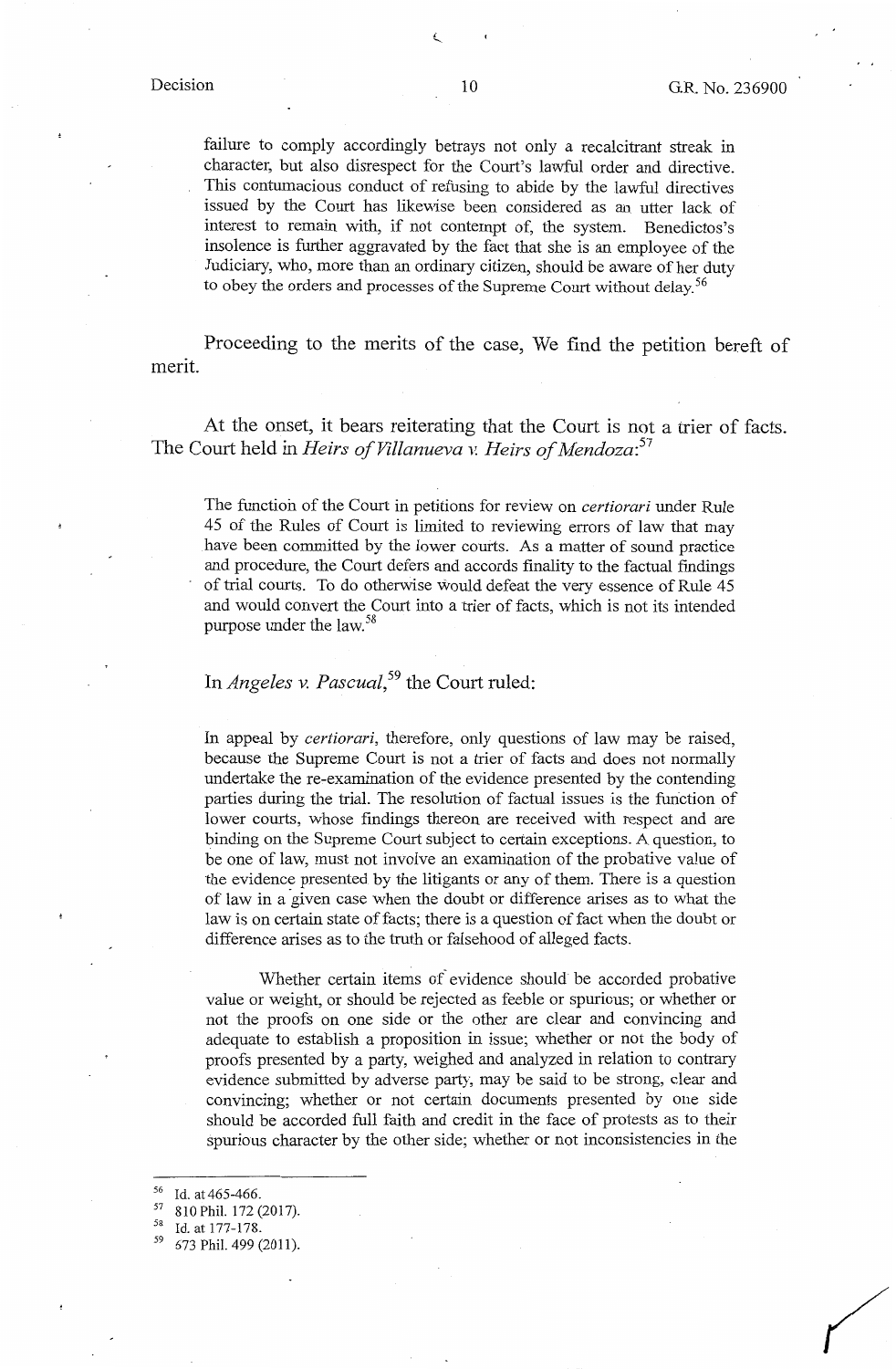body of proofs of a party are of such gravity as to justify refusing to give said proofs weight - all these are issues of fact. Questions like these are not reviewable by the Supreme Court whose review of cases decided by the CA is confined only to questions of law raised in the petition and therein distinctly set forth.

Nonetheless, the Court has recognized several exceptions to the rule, including: *(a)* when the findings are grounded entirely on speculation, surmises or conjectures; *(b)* when the inference made is manifestly mistaken, absurd or impossible; *(c)* when there is grave abuse of discretion; *(d)* when the judgment is based on a misapprehension of facts; *(e)* when the findings of facts are conflicting; *(f)* when in making its findings the Court of Appeals went beyond the issues of the case, or its findings are contrary to the admissions of both the appellant and the appellee; *(g)* when the findings are contrary to those of the trial court; *(h)*  when the findings are conclusions without citation of specific evidence on which they are based; *(i)* when the facts set forth in the petition as well as in the petitioner's main and reply briefs are not disputed by the respondent;  $(j)$  when the findings of fact are premised on the supposed absence of evidence and contradicted by the evidence on record; and *(k)* when the Court of Appeals manifestly overlooked certain relevant facts not disputed by the parties, which, if properly considered, would justify a different conclusion. <sup>60</sup>

### Further, the Court explained in *Heirs of Villanueva*:<sup>61</sup>

Thus, the test of whether a question is one of law or of fact is not the appellation given to such question by the party raising the same; rather, it is whether the appellate court can determine the issue raised without reviewing or evaluating the evidence, in which case, it is a question of law; otherwise, it is a question of fact. And it is only in exceptional circumstances that the Court admits and reviews questions of fact.<sup>62</sup>

Here, while both the RTC and the CA arrived at similar findings of fact, a review of evidence on record behooves the Court to carefully reexamine and reconsider the factual findings of the lower courts.

# *Defenses and objections not pleaded either in a motion to dismiss or in the answer are deemed waived.*

Petitioner contends that the CA seriously erred when it did not pass upon the issue of authority of RCBMI to initiate the Complaint without proper. authorization from respondent at the time of the filing of the Complaint on the basis that it was not raised at the earliest opportunity. Petitioner asserts that it raised the issue of authority of RCBMI to file the

Id. at 504-506.

 $rac{61}{62}$  Supra note 57.<br>
Id. at 178.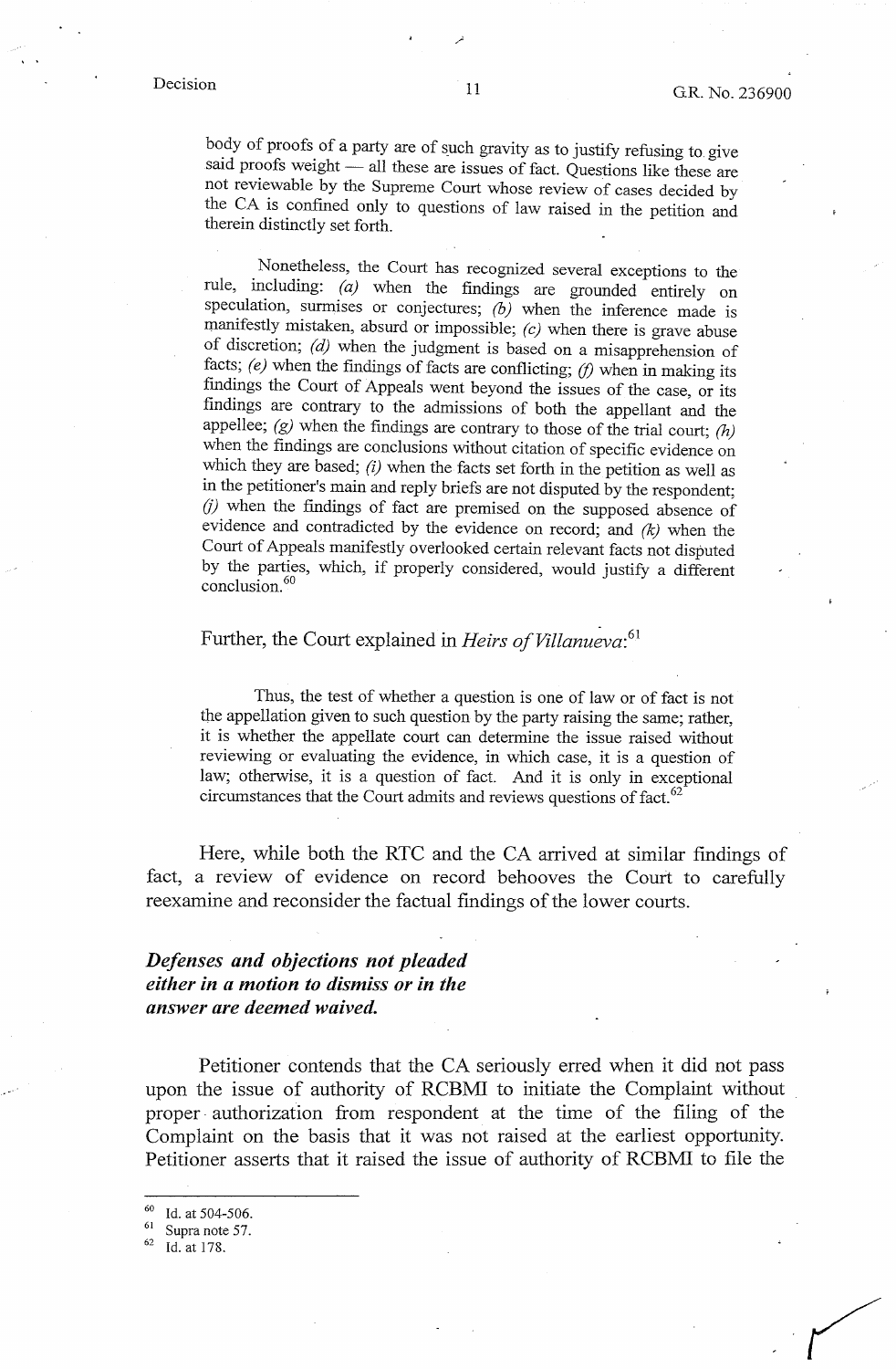instant case all throughout the proceeding, contrary to the findings of the  $CA.<sup>63</sup>$ 

We do not agree.

After a careful review of the records, We found that petitioner failed to include these issues on the pre-trial. These arguments are nowhere to be found in their Answer<sup>64</sup> filed on August 16, 2000 and Pre-Trial Brief<sup>65</sup> filed on December 11, 2000. The issue of the authority of RCBMI to pursue the case was never contemplated by petitioner until their Memorandum<sup>66</sup> filed on April 7, 2014.

The CA is correct when it ruled that it cannot take cognizance of the issues which are belatedly asserted.<sup>67</sup> Defenses and objections not pleaded either in a motion to dismiss or in the answer are deemed waived.<sup>68</sup>

Nevertheless, it is undisputed that the registered owner of the 2,000 sq.m. lot as shown in TCT No. T-225538 (T-71534) is respondent. The RTC and the CA already established that the subject lot was donated to respondent by one Pastor B. Constantino by virtue of a "Deed of Donation" executed on May 30, 1955. During that time, RCBMI was not yet created by respondent, as the RCBMI was created only on November 25, 1961. When RCBMI was created by respondent, all properties of the latter within the Province of Bulacan, including those under petitioner, became under the administration of RCBMI. Hence, RCBMI is a real party in interest and has legal standing to sue on behalf of respondent.

*A certificate of title is conclusive evidence with respect to the ownership of the land.* 

Petitioner posits that the CA erred when it affirmed that respondent is entitled to recovery of possession when in fact, it was not able to present sufficient proof to identify the property in accordance with Article 434 of the New Civil Code as respondent failed to identify the metes and bounds of the land.

Moreover, petitioner asserts that RCBMI did not present any witness to identify the subject property and recognize its location in relation to the

<sup>&</sup>lt;sup>64</sup> Id. at 70-78.<br><sup>64</sup> Id. at 70-78.<br><sup>65</sup> Id. at 79-86.<br><sup>66</sup> Id. at 42.<br><sup>67</sup> Id. at 42.<br><sup>68</sup> Section 1, Rule 9, Rules of Court.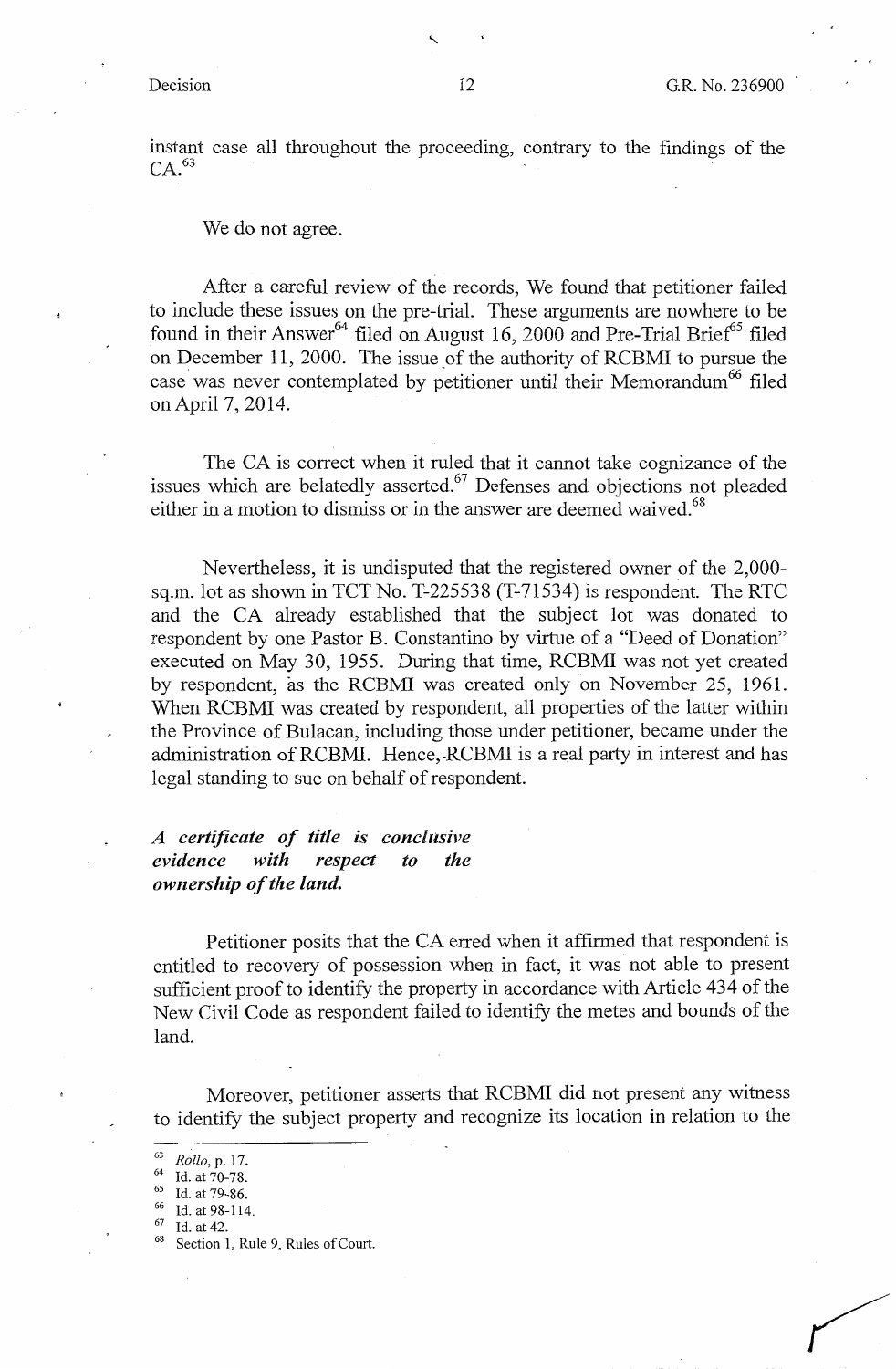parcel of land being occupied by the PNP and Fire Station, Barangay Hall of Barangay Marulas, Valenzuela and other government agencies subject of the case other than the bare allegation of Fr. Rodrigo Samson (Fr. Samson).

# Article 434 of the New Civil Code provides:

Art. 434. In an action to recover, the property must be identified, and the plaintiff must rely on the strength of his title and not on the weakness of the defendant's claim.

# In *Sps. Decaleng v. Philippine Episcopal Church*,<sup>69</sup> the Court held:

. An *accion [reivindicatoria]* is an action to recover ownership over real property. Article 434 of the New Civil Code provides that to successfully maintain an action to recover the ownership of a real property, the person who claims a better right to it must prove two things: first, the identity of the land claimed by describing the location, area, and boundaries thereof; and second, his title thereto.<sup>70</sup>

Hence, with regard to the first requisite, in an *accion reivindicatoria,*  the person who claims that he/she has a better right to the property must fix the identity of the land he/she is claiming by describing the location, area and boundaries thereof. Anent the second requisite, *i.e.*, the claimant's title over the disputed area, the rule is that a party can claim a right of ownership only over the parcel of land that was the object of the deed.<sup>71</sup>

The Court finds that respondent was able to successfully prove both requisites by preponderance of evidence, both documentary and testimonial.

The identity of the property over which respondent asserts ownership is well established. During trial before the RTC, the TCT was presented and offered as evidence to prove the identity of the subject property belonging to respondent. On the other hand, petitioner failed to present evidence to prove that the subject lot was part of the properties donated to petitioner by Constantino. To further prove the identity of the property, respondent also offered the testimonies of Fr. Samson who inspected the subject property and negotiated with petitioner to solve the matter of illegal encroachments on the property of respondent.<sup>72</sup> In short, the ownership of the subject property and the identity of the lot are beyond dispute. As the trial court correctly observed, the meeting held by both parties on August 14, 1998 would also show that petitioner acknowledged that respondent owns the lot

<sup>69 689</sup> Phil. 422 (2012).

<sup>70</sup>Id. at 438. 71 *Del Fierro v. Seguiran,* 670 Phil. 577, 589 (2011).

<sup>72</sup>*Rollo,* pp. 119-120.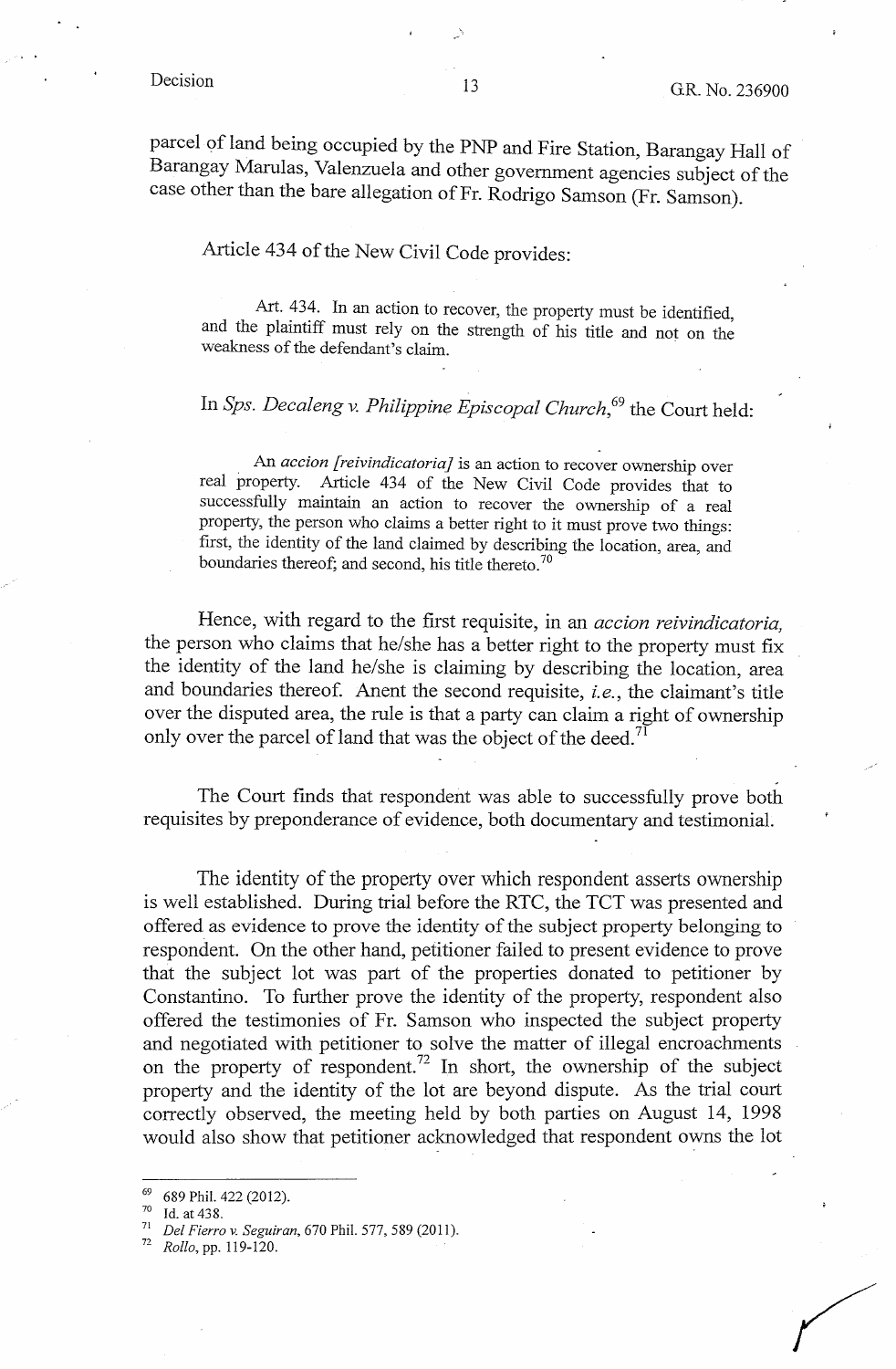where petitioner's structures were erected when they offered replacement for the lot they had occupied.<sup>73</sup>

Petitioner also argues that respondent failed to present a lot plan, tax map or any kind of reference to identify the subject property as described in the TCT No. T-225538.

## In *Carvajal v. Court of Appeals,74* the Court ruled:

The law does not require resorting to a survey plan to prove the true boundaries of a land covered by a valid certificate of title; the title itself is the conclusive proof of the realty's metes and bounds. Section 47 of the Land Registration Act, or Act No. 496, provides that "(t)he original certificates in the registration book, any copy thereof duly certified under the signature of the clerk, or of the register of deeds of the province or city where the land is situated, and the seal of the court, and also the owner's duplicate certificate, shall be received as evidence in all the courts of the Philippine Islands and shall be -conclusive as *to all matters* contained therein except so far as otherwise provided in this Act." It has been held that a certificate of title is conclusive evidence with respect to the ownership of the land described therein and other matters which can be litigated and decided in land registration proceedings.<sup>75</sup>

In *Carvajal,* the Court further explained that a certificate of title is conclusive evidence with respect to ownership of the land described therein and other matters which can be litigated and decided in land registration proceedings. It cited *Odsigue v. Court of Appeals*,<sup>76</sup> which held:

Petitioner contends that private respondents have not identified the property sought to be recovered as required by Art. 434, of the Civil. Code. He alleges that Sitio Aduas, where the land in question is located, is at the boundary of Barangay May-Iba, Teresa, Rizal, and Barangay Lagundi, Morong, Rizal. On the other hand, petitioner maintains, the parcel of land he is occupying is located in Barangay May-Iba. He claims that the technical description in the title does not sufficiently identify the property of private respondent and that a geodetic survey to determine which of his improvements should be demolished should first have been conducted by the private respondent.

#### xxxx

But private respondent's title (OCT No. 4050) indicates that the property is located in Barangay Lagundi. Likewise, the certification issued by the Municipal Agrarian Reform Officer at Morong, Rizal stated that petitioner was occupying a landholding at Barangay Lagundi.

<sup>73</sup> Id. at 121. 74 *Carvajal v. Court of Appeals,* 345 Phil. 582 (1997). 75 Id. at 593-594.

<sup>304</sup> Phil. 25 (1994).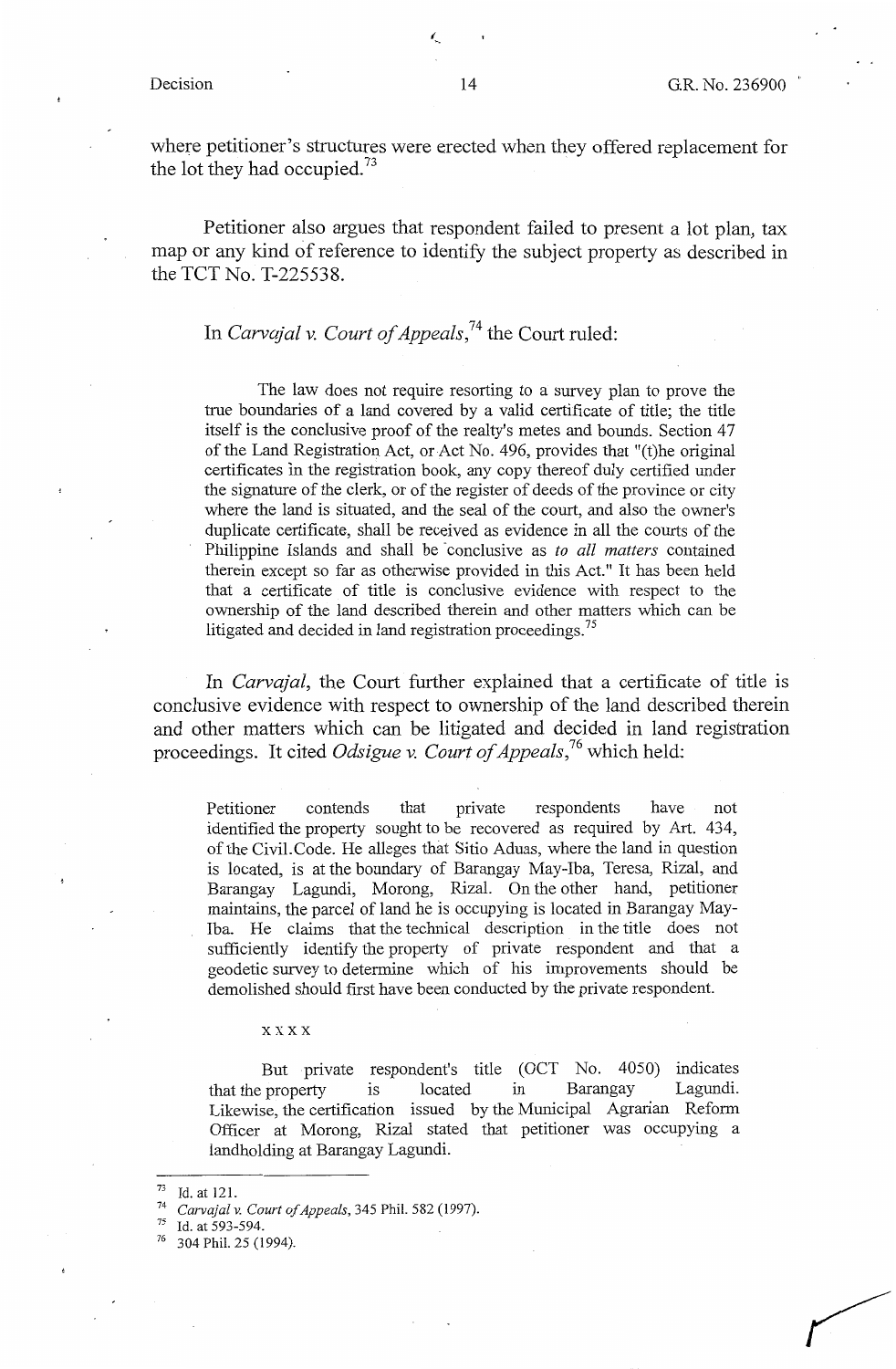For our purposes, *a survey is not necessary. A certificate of title is conclusive evidence not only of ownership of the land referred but also its location*. The subject of these proceedings is the land covered by OCT No. 4050. Accordingly, petitioners required to demolish only whatever is constructed within its boundaries.<sup>77</sup> (Italics supplied)

Further, as held by the Court in *Department of Education v. Tuliao,*78 a geodetic survey is only required when both parties present their respective titles. In this case, only respondent presented a title over the land. Petitioner failed to present any title reflecting its claim over the subject lot. Hence, the presentation of a geodetic survey is unnecessary.

# *Laches will not set in when there is no delay in asserting one's rights.*

Petitioner invokes that the CA seriously erred when it affirmed the Decision of the lower court that the case is not barred by laches.

In *Heirs of Nieto v. Municipality of Meycauayan, Bulacan*,<sup>79</sup> the Court explained:

Laches has been defined as the failure or neglect, for an unreasonable and unexplained length of time, to do that which, by exercising due diligence could or should have been done earlier. It is the negligence or omission to assert a right within a reasonable time, warranting the presumption that the party entitled to assert his right has either abandoned or declined to assert it.<sup>80</sup>

In *Sps. Oropeza v. Allied Banking Corporation*<sup>81</sup>, the Court, citing the ruling in *Heirs of Nieto,* enumerated all the elements constituting laches:

[L ]aches is not concerned only with the mere lapse of time. The following elements must be present in order to constitute laches:

(1) conduct on the part of the defendant, or of one under whom he claims, giving rise to the situation of which complaint is made for which the complaint seeks a remedy;

(2) delay in asserting the complainant's rights, the complainant having had knowledge or notice, of the defendant's conduct and having been afforded an opportunity to institute a suit;

Id. at 29-30.<br>735 Phil. 703 (2014).

 $\frac{79}{80}$  564 Phil. 674 (2007).<br>
<sup>80</sup> Id. at 680.<br>
<sup>81</sup> G.R. No. 222078, April 1, 2019.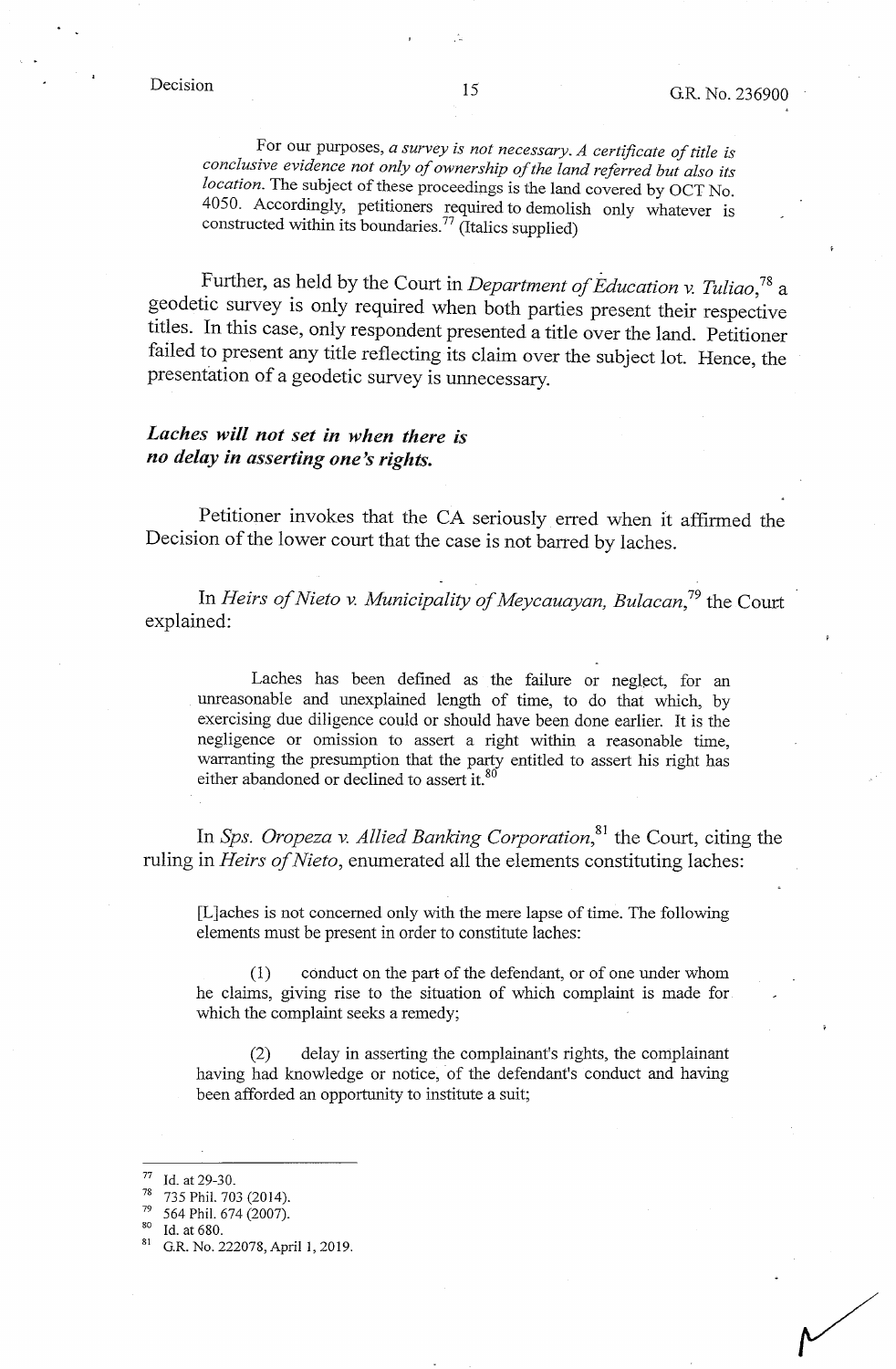(3) lack of knowledge or notice on the part of the defendant that the complainant would assert the right on which he bases his suit; and

(4) injury or prejudice to the defendant in the event relief is accorded to the complainant, or the suit is not held to be barred.<sup>82</sup>

The Court agrees with the CA and the RTC that in the case at bar, laches had not set in since not all the elements of laches are present. As found by the RTC, it was only in 1997 that RCBMI, the successor in interest of respondent, discovered that respondent owns the subject property. After the said discovery, RCBMI immediately asserted its right by meeting with petitioner. After negotiations failed, RCBMI instantly filed a complaint against petitioner on behalf of respondent. Such actions negate the allegations of petitioner that respondent slept on its rights.

*A builder in good faith is unaware that there exists in his title any flaw which invalidates it; otherwise, he is considered a builder in bad faith.* 

The remaining issue which needs to be resolved is whether the CA erred in ruling that petitioner is a builder in bad faith and should be liable to pay damages.

Bad faith contemplates a state of mind affirmatively operating with furtive deign or some motive of self-interest or ill will for ulterior purposes.<sup>83</sup> To be deemed a builder in good faith, it is essential that a person asserts title to the land on which he builds, *i.e.,* that he be a possessor in the concept of owner, and that he be unaware that there exists in his title or mode of acquisition any flaw which invalidates it.<sup>84</sup>

The factual circumstances surrounding the instant case led the Court to inevitably conclude that petitioner was a builder in bad faith. -

Petitioner's defense that it was the national government, through the Countrywide Development Fund of then Senator Freddie Webb, which initiated the project is of no moment. While this Court agrees that petitioner was in good faith in the beginning when they built the structures, relying on the Deed of Donation by Constantino, it is undisputed that petitioner was made aware of the claim of respondent on May 21, 1998 upon receipt of respondent's demand letter. Despite this, petitioner still pushed through with the construction of the expansion of the sports complex on the subject lot.

<sup>82</sup> Supra note 79, at 681.<br>83 *Villanueva v. Sandiganbayan*, 295 Phil. 615, 623 (1993). 84 *Princess Rachel Development Corp. v. Hillview Marketing Corp.*, G.R. No. 222482, June 2, 2020.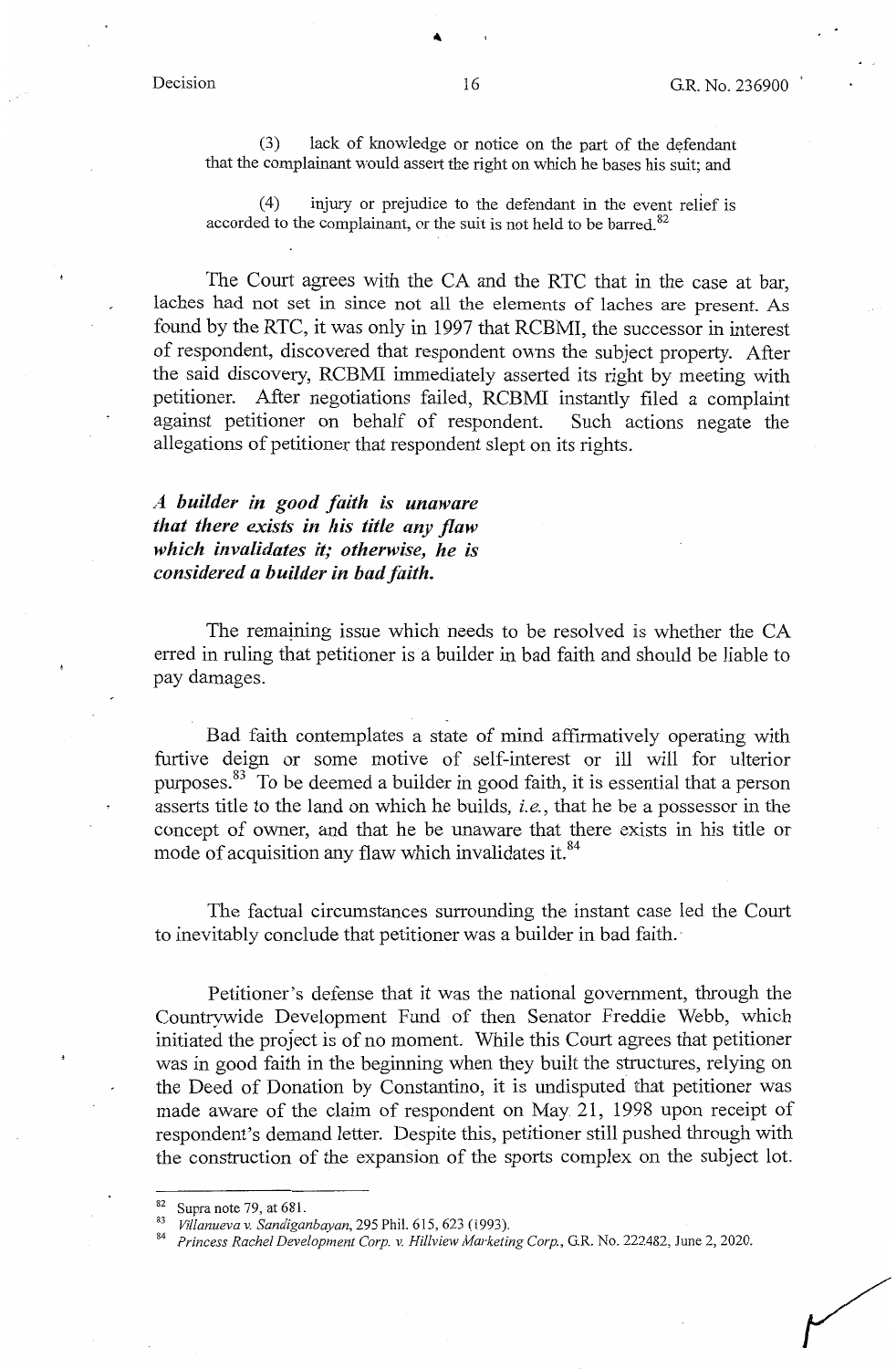Such act of petitioner constitutes bad faith. A builder in good faith is unaware that there exists in his title any flaw which invalidates it; otherwise, he is considered a builder in bad faith.

Heirs of Durano v. Spouses Uy<sup>85</sup> has summarized the remedies available to the landowner:

The Civil Code provides:

Art. 449. He who builds, plants or sows in bad faith on the land of another, loses what is built, planted or sown without right of indemnity.  $\frac{1}{2}$   $\frac{1}{2}$   $\frac{1}{2}$   $\frac{1}{2}$   $\frac{1}{2}$   $\frac{1}{2}$   $\frac{1}{2}$   $\frac{1}{2}$   $\frac{1}{2}$   $\frac{1}{2}$   $\frac{1}{2}$   $\frac{1}{2}$   $\frac{1}{2}$   $\frac{1}{2}$   $\frac{1}{2}$   $\frac{1}{2}$   $\frac{1}{2}$   $\frac{1}{2}$   $\frac{1}{2}$   $\frac{1}{2}$   $\frac{1}{2$ 

Art. 450. The owner of the land on which anything has been built, planted or sown in bad faith may demand the demolition of the work, . or that the planting or sowing be removed, in order to replace things in their former condition at the expense of the person who built, planted or sowed; or he may compel the builder or planter to pay the price of the land, and the sower the proper rent.

Art. 451. In the cases of the two preceding articles, the landowner is entitled to damages from the builder, planter or sower.

Based on these provisions, the owner of the land has three alternative rights: (1) to appropriate what has been built without any obligation to pay indemnity therefor, or (2) to demand that the builder remove what he had built, or (3) to compel the builder to pay the value of the land. In any case, the landowner is entitled to damages under Article 451, abovecited. $86$ .

Considering that respondent prays for the affirmation of the Decision of the CA which also affirmed the Decision of the RTC, respondent is deemed to have chosen the second option or to demand that the builder remove what it had built.

#### *Award of damages.*

Article 451 of the Civil Code grants the landowner the right to recover damages from a builder in bad faith. While it does not provide the basis for damages, the amount thereof should reasonably correspond with the value of the properties lost or destroyed as a result of the occupation in bad faith, as well as the fruits from those properties that the landowner reasonably expected to obtain.<sup>87</sup>

<sup>&</sup>lt;sup>85</sup> 398 Phil. 125 (2000).<br><sup>86</sup> Id. at 153-154.<br><sup>87</sup> *Princess Rachel Development Corp*, supra note 84.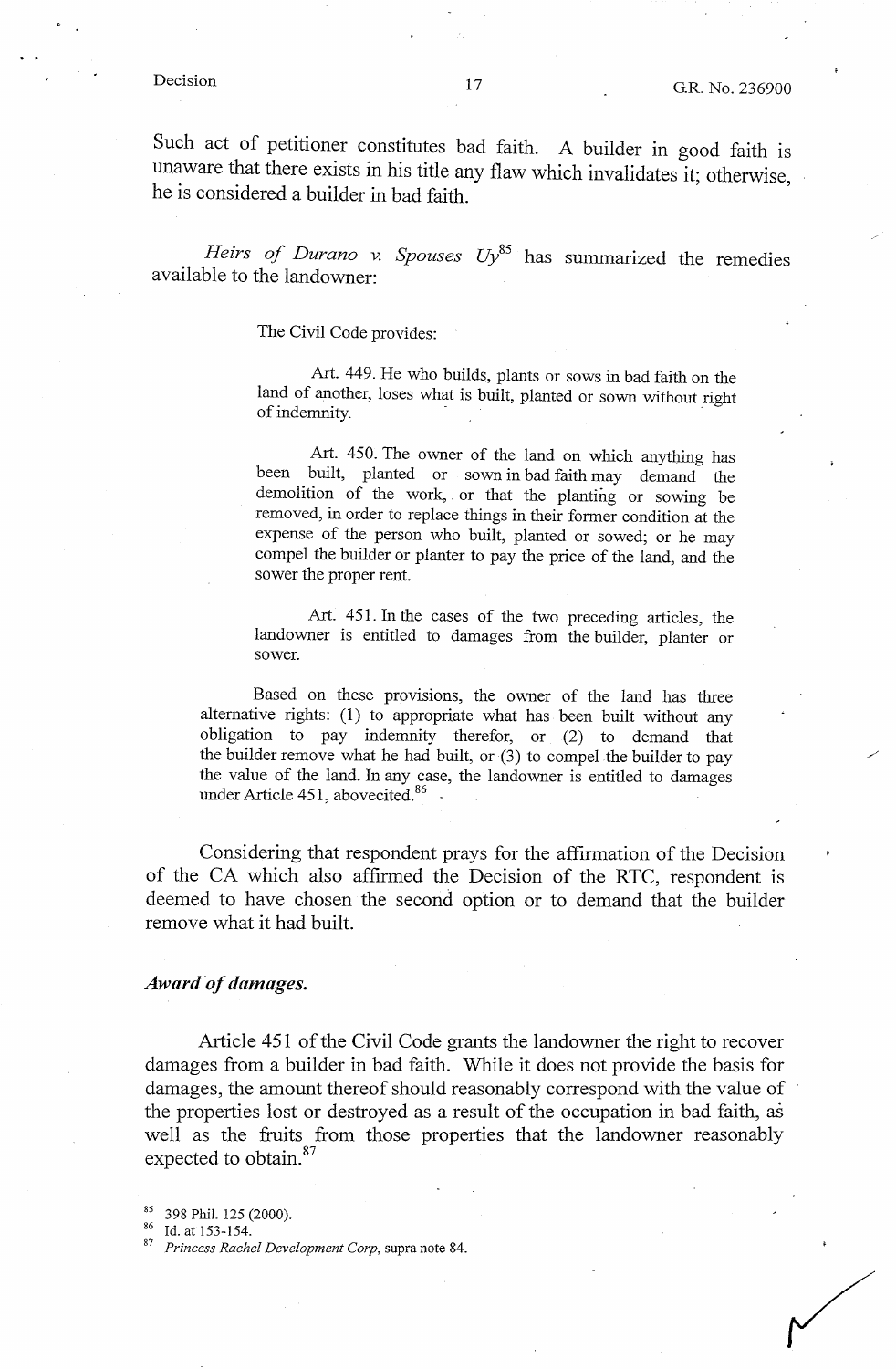Accordingly, We affirm the CA's award of actual damages to respondents in the amount of  $P10,000.00$  per month from the date of filing of the complaint on April 25, 2000 until possession of the land is delivered to respondent.

Moreover, since Article 451 of the New Civil Code guarantees the award of damages in favor of the landowner and as further punishment for the builder's bad faith, We find it proper to award nominal damages. Nominal damages are awarded in cases where property right was invaded. Articles 2221 and 2222 of the Civil Code provide:

ART. 2221. Nominal damages are adjudicated in order that a right of the plaintiff, which has been violated or invaded by the defendant, may be vindicated or recognized, and not for the purpose of indemnifying the plaintiff for any loss suffered by him.

ART. 2222. The court may award nominal damages in every obligation arising from any source enumerated in Article 1157, **or in every case where any property right has been invaded.** 

Since petitioner violated the property rights of respondent, the Court finds that nominal damages in the amount of  $P100,000.00$  is warranted under the circumstances. Petitioner is also ordered to pay the sum of  $\mathbb{P}100,000.00$ as attorney's fees.

**WHEREFORE,** premises considered, the Petition is **DENIED.** The Decision dated September 14, 2017 and the Resolution dated January 18, 2018 of the Court of Appeals in CA-G.R. CV No. 104618, affirming the Decision dated September 30, 2014 and the Order dated February 2, 2015 of the Regional Trial Court of Valenzuela City, Branch 172 in Civil Case No. 143-V-00 are hereby **AFFIRMED with MODIFICATIONS.** The City Government of Valenzuela, its agents, representatives, or any person or persons acting on their authority, their heirs, successors-in-interest and all those claiming rights under them, upon finality of this Decision, are hereby ordered to immediately **VACATE** the subject property and **DELIVER** its peaceful possession to respondent, Roman Catholic Archbishop of Manila.

Petitioner is likewise ordered to **PAY** respondent Pl0,000.00 as monthly rental plus interest thereon at the rate of 6% *per annum,* to be computed from April 25, 2000 until possession of the land is delivered to respondent.

Petitioner is further ordered to PAY respondent P100,000.00 representing nominal damages and additional  $P100,000.00$  as attorney's fees.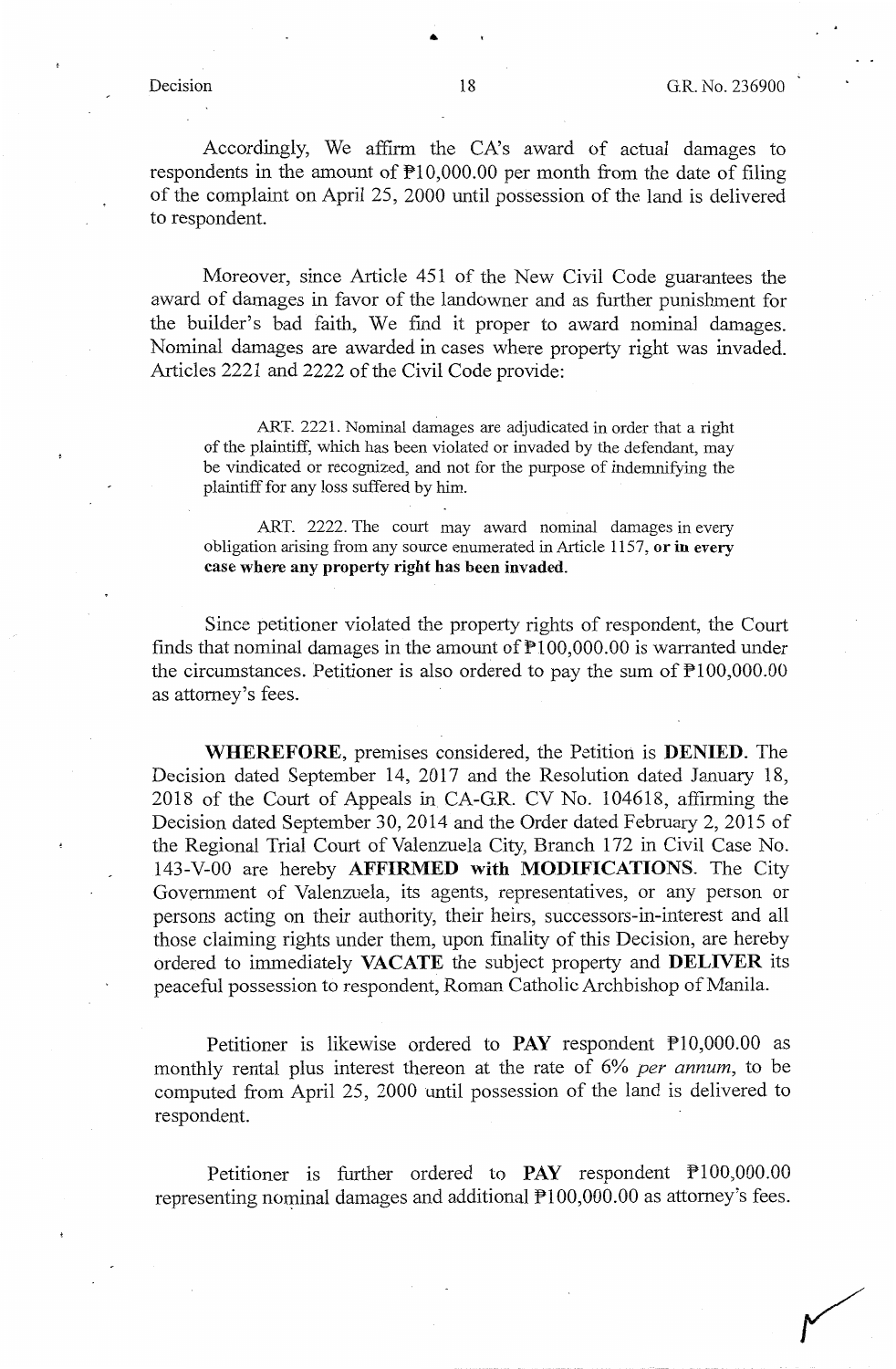Decision

•·

**SO ORDERED.** 

 $\overline{V}$ **EDGARDO L. DELOS SANTOS** Associate Justice

**WE CONCUR:** 

**MARVIC MARIO VICTOR F. LEONEN** 

Associate Justice Chairperson

RAM **Associate Justice** 

**HENR LIEAN PAUL B. INTING**<br>Associate Justice

JHOSEPVAOPEZ Associate Justice

# **ATTESTATION**

I attest that the conclusions in the above Decision had been reached in consultation before the case was assigned to the writer of the opinion of the Court's Division.

MARVIC MARIO VICTOR F. LEONEN

Associate Justice Chairperson, Third Division